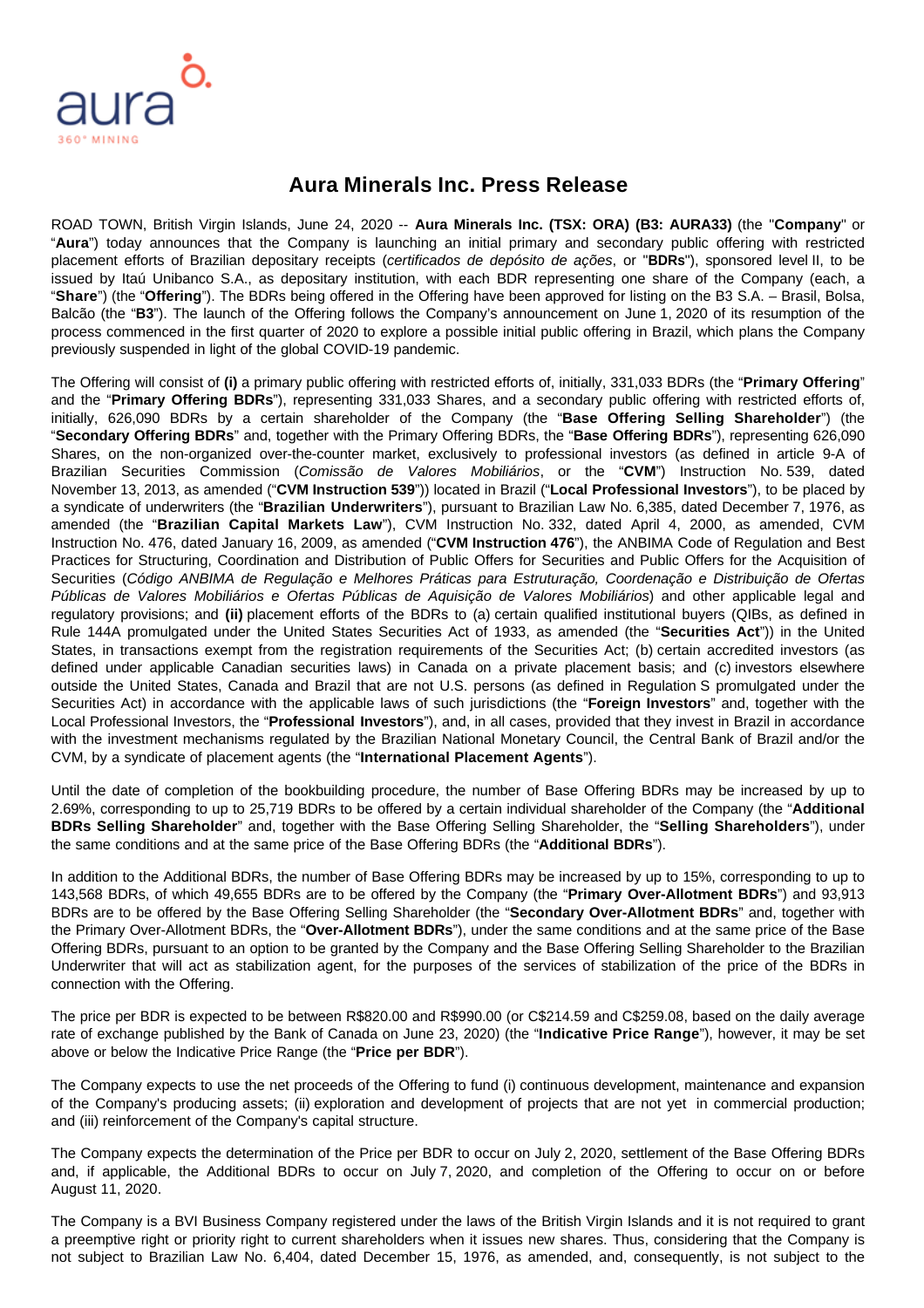provisions of article 9-A of CVM Instruction 476, no preference or priority will be granted to the current shareholders of the Company in connection with the Primary Offering.

**PURSUANT TO CVM INSTRUCTION 476, TRADING OF THE BDRS ON SECONDARY MARKET ON THE B3 SHALL BE LIMITED AMONG "QUALIFIED INVESTORS" (AS DEFINED IN ARTICLE 9-B OF CVM INSTRUCTION 539) UNTIL THE EARLIER OF (I) A PUBLIC OFFERING OF BDRS REGISTERED WITH THE CVM, IN WHICH CASE THE COMPANY SHALL CHANGE THE BDR PROGRAM REGISTERED WITH THE CVM FROM SPONSORED LEVEL II TO SPONSORED LEVEL III; OR (II) THE ELAPSE OF 18 MONTHS FOLLOWING THE DATE ON WHICH THE BDRS ARE ADMITTED FOR TRADING ON THE B3.**

Completion of the Offering is subject to, among other factors, the Company obtaining all necessary approvals, including approval of the listing of the Shares by the Toronto Stock Exchange ("**TSX**"); political and macroeconomic conditions; and the interest of investors in the Offering, among other factors not within the Company's control.

## **THIS PRESS RELEASE IS NOT AN OFFER OF SECURITIES FOR SALE IN THE UNITED STATES. THE OFFERING HAS NOT BEEN AND WILL NOT BE REGISTERED UNDER THE SECURITIES ACT, OR ANY OTHER U.S. FEDERAL AND STATE SECURITIES LAWS, AND THE BDRS MAY NOT BE OFFERED, SOLD, PLEDGED OR OTHERWISE TRANSFERRED IN THE UNITED STATES OR TO U.S. INVESTORS, UNLESS THEY ARE REGISTERED, OR EXEMPT FROM, OR NOT SUBJECT TO, REGISTRATION UNDER THE SECURITIES ACT.**

The Offering is automatically exempted from the registration of public distribution by the CVM referred to in article 19 of the Brazilian Capital Markets Law, and pursuant to article 6 of CVM Instruction 476, and is therefore not subject to prior review by the CVM. The Offering will not be subject to prior review by the CVM, by the Brazilian Financial and Capital Markets Association – ANBIMA ("**ANBIMA**") or by any regulatory or self-regulatory entity; however, after sending the notice of completion of the Offering to the CVM, the Offering will be registered with ANBIMA. The Offering was not and will not be registered with the United States Securities and Exchange Commission.

**THIS PRESS RELEASE IS PROVIDED FOR INFORMATION PURPOSES ONLY AND SHALL NOT, IN ANY CIRCUMSTANCES, BE CONSTRUED AS AN INVESTMENT RECOMMENDATION. THIS PRESS RELEASE SHALL NOT CONSTITUTE AN OFFER TO SELL OR A SOLICITATION OF ANY OFFER TO BUY NOR SHALL THERE BE ANY SALE OF THE SHARES AND BDRS IN ANY JURISDICTION IN WHICH SUCH OFFER, SOLICITATION OR SALE WOULD BE UNLAWFUL.**

**THIS PRESS RELEASE SHALL NOT CONSTITUTE AN OFFER TO SELL OR A SOLICITATION OF ANY OFFER TO BUY THE SHARES AND BDRS IN BRAZIL. THE OFFERING HAS NOT BEEN AND WILL NOT BE, REGISTERED WITH THE CVM, AND THE BDRS MAY NOT BE OFFERED OR SOLD WITHIN BRAZIL ABSENT SUCH REGISTRATION OR AN APPLICABLE EXEMPTION FROM THE REGISTRATION REQUIREMENTS UNDER THE BRAZILIAN CAPITAL MARKETS LAW AND OTHER APPLICABLE LEGAL AND REGULATORY PROVISIONS.**

## **Forward-Looking Information**

This press release contains "forward-looking information" and "forward-looking statements", as defined in applicable Canadian securities laws (collectively, "**forward-looking statements**") which include, but are not limited to, the completion of the Offering, the Price per BDR, the expected use of proceeds from the Offering by the Company and the listing of the Shares by the TSX.

Known and unknown risks, uncertainties and other factors, many of which are beyond the Company's ability to predict or control, could cause actual results to differ materially from those contained in the forward-looking statements. Among other risks, the Price per BDR shall be determined in Brazilian reais and the Canadian dollar equivalent of the Indicative Pricing Range disclosed in this press release is subject to any volatility in the prevailing exchange rate of such currencies. Specific reference is made to the most recent Annual Information Form on file with certain Canadian provincial securities regulatory authorities for a discussion of some of the factors underlying forward-looking statements.

All forward-looking statements herein are qualified by this cautionary statement. Accordingly, readers should not place undue reliance on forward-looking statements. The Company undertakes no obligation to update publicly or otherwise revise any forward-looking statements whether as a result of new information or future events or otherwise, except as may be required by law. If the Company does update one or more forward-looking statements, no inference should be drawn that it will make additional updates with respect to those or other forward-looking statements.

## **About Aura 360° Mining**

Aura is focused on mining in complete terms – thinking holistically about how its business impacts and benefits every one of our stakeholders: our company, our shareholders, our employees, and the countries and communities we serve. We name it 360° Mining.

Aura is a mid-tier gold and copper production company focused on the development and operation of gold and base metal projects in the Americas. The Company's producing assets include the San Andres gold mine in Honduras, the Ernesto/Pau-a -Pique gold mine in Brazil, the Aranzazu copper-gold-silver mine in Mexico and one pre-operational gold mine in the United States, Gold Road. In addition, the Company has two additional gold projects in Brazil, Almas and Matupá, and one gold project in Colombia, Tolda Fria.

For further information, please contact: